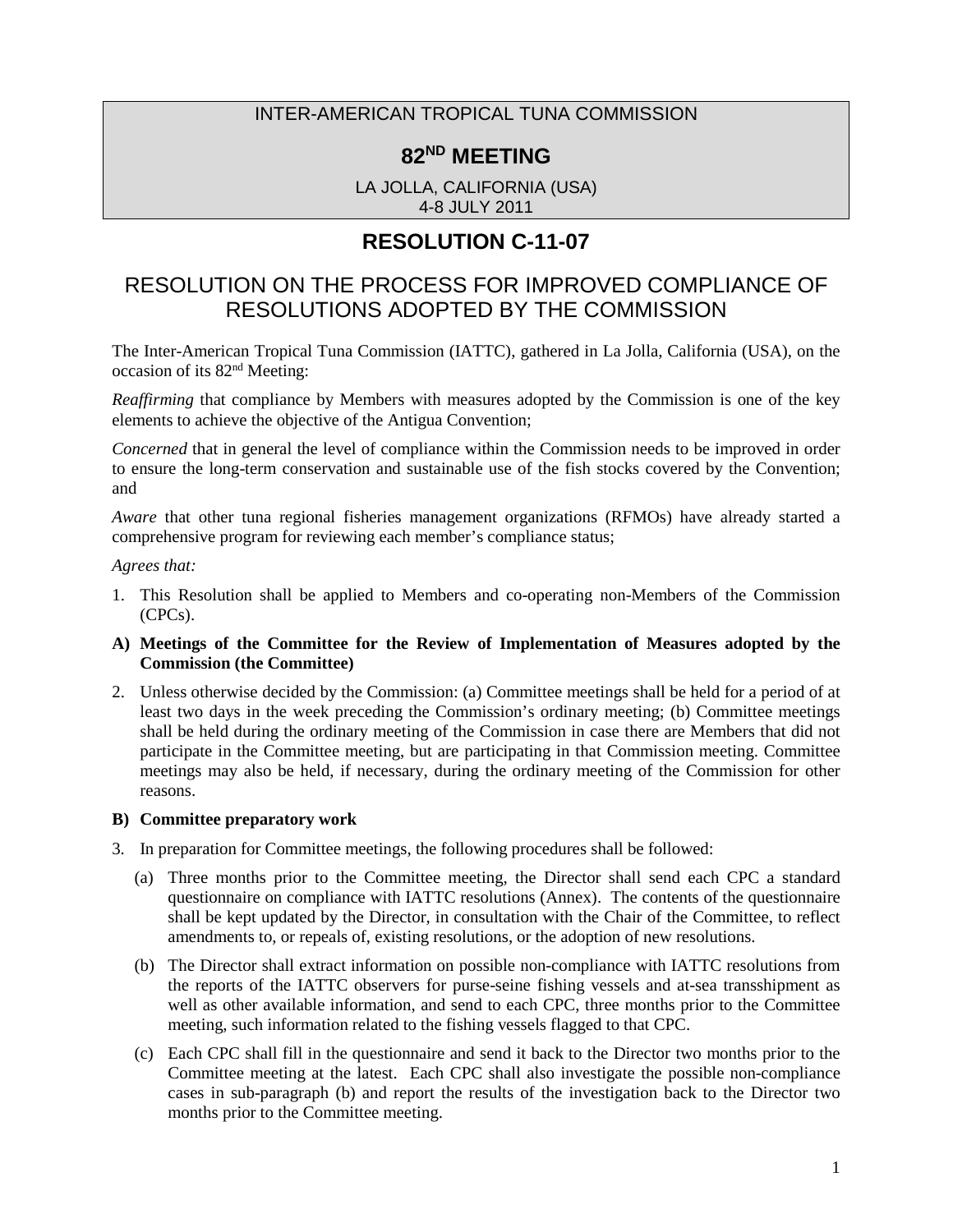(d) The Director shall circulate all the filled-in questionnaires to all CPCs one month prior to the Committee meeting. The Director shall also circulate to all CPCs, one month prior to the Committee meeting, the list of names and flags of the fishing vessels involved in the possible non-compliance cases as well as the response of the flag CPCs to such cases.

### **C) Committee mandate and meetings**

- 4. The Committee meeting shall review each CPC's compliance and enforcement of IATTC resolutions during the inter-sessional period preceding the meeting, based on, *inter alia*, the filled-in questionnaires, the compliance report provided by the Director and the information on possible noncompliance cases with IATTC resolutions in paragraph 3 (d). The Committee meeting shall also discuss non-submission or late submission of the questionnaire by CPCs as well as repeated absences at Committee meetings. The order of such reviews shall be decided by the Chairman of the Committee in a fair and transparent manner.
- 5. At the end of the meeting, the Committee shall identify, for each CPC, the compliance record, areas of possible improvement as well as any recommended actions for consideration of the Commission based on the results of the review and discussion in paragraph 4. Such identifications and recommendations shall be recorded in the report of the Committee, which shall be sent to the Commission.
- 6. Before proceeding with actions under section D, the CPCs will have the opportunity to reply during the meeting of the Committee, either orally or in writing,

#### **D) Follow-up of the Committee's work**

- 7. Upon receiving the report from the Committee, the Commission shall consider any comments or replies from of the CPC concerned. If necessary, the Commission will subsequently decide actions for improving compliance by each CPC, which includes sending a letter from the Commission Chairman to each CPC, indicating each CPC's compliance record and identifying areas of possible improvement.
- 8. CPCs for which areas of possible improvement have been identified shall submit a plan of action for such improvement within three months of the end of the Commission's ordinary meeting.
- 9. The Committee may consider development of a scheme of sanctions and incentives as well as a mechanism for their application to improve compliance by all CPCs to be submitted to the Commission for consideration and possible adoption.
- 10. To facilitate the implementation of IATTC reporting requirements and review pursuant to this Resolution, the Committee shall also develop a set of common guidelines and formats for data submissions.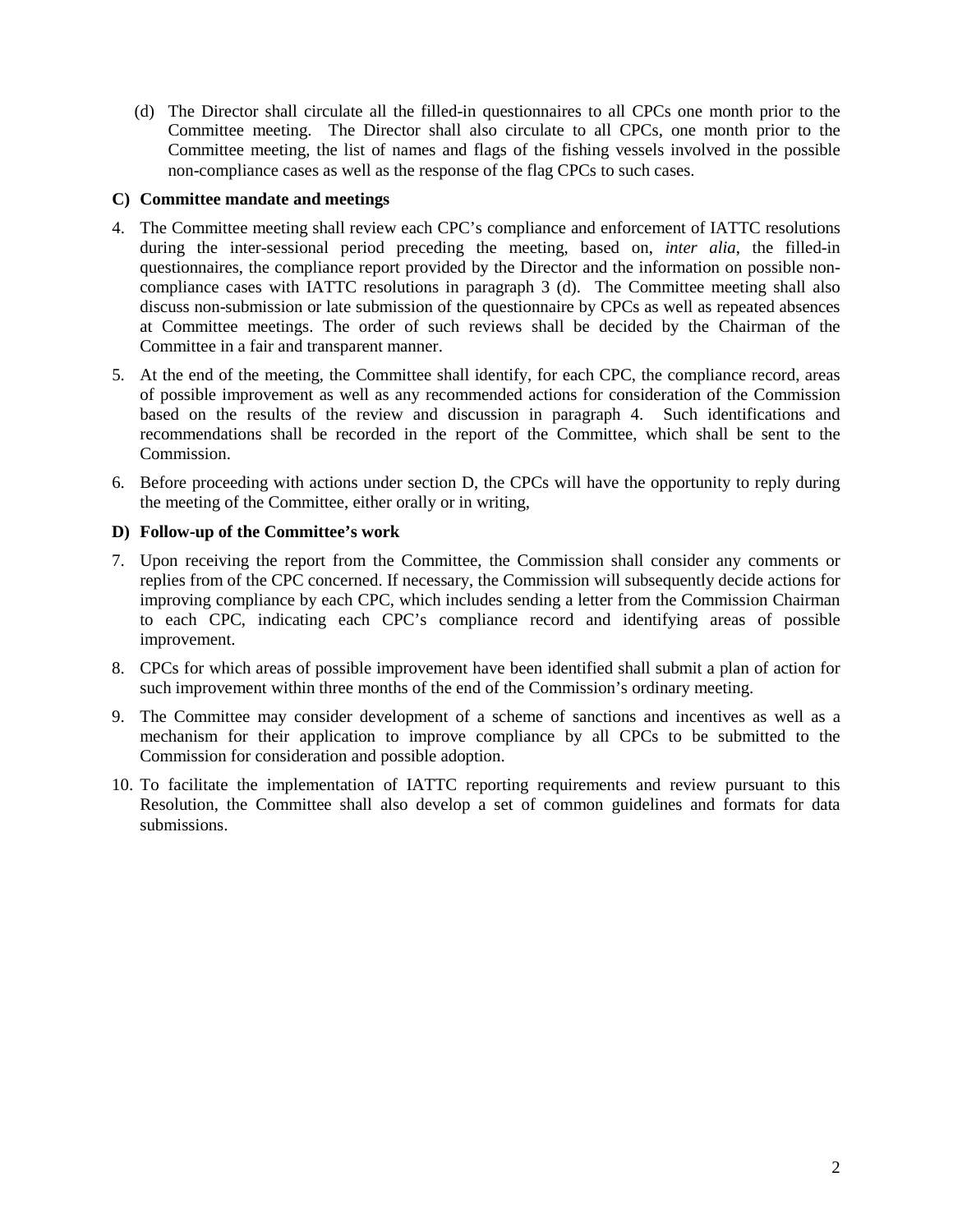**Annex**

**Standard Questionnaire on Compliance with IATTC Resolutions**

| Name of member:   |                       |                                                                                                                                                                                          |                                                                                                                                                               |
|-------------------|-----------------------|------------------------------------------------------------------------------------------------------------------------------------------------------------------------------------------|---------------------------------------------------------------------------------------------------------------------------------------------------------------|
| <b>Resolution</b> | Para-<br>graph<br>No. | <b>Specific obligations</b>                                                                                                                                                              | <b>Compliance Status</b><br>Please answer Yes or No or<br>NA (not applicable). If the<br>answer is No, please use the<br>attachment to explain the<br>details |
| $C-11-01$         | 3                     | All class 5 and 6 purse seiners stopped fishing for<br>62 days in one of the two closure periods.                                                                                        |                                                                                                                                                               |
|                   | 4                     | Any class-4 purse seiner that fished during a<br>closure period made only one fishing trip of up to<br>30 days, with an observer on board.                                               |                                                                                                                                                               |
|                   | 5                     | All class 4 to 6 purse seiners did not fish in the<br>offshore closure area from 29 September to 29<br>October.                                                                          |                                                                                                                                                               |
|                   | 6.a                   | CPC informed the Director of the names of all<br>class 4 to 6 purse seiners that would observe each<br>closure period.                                                                   |                                                                                                                                                               |
|                   | 7.a                   | CPC took the legal and administrative measures<br>to implement the closure before the start of the<br>closure.                                                                           |                                                                                                                                                               |
|                   | 7.b                   | CPC informed all interested parties in its tuna<br>industry of the closure.                                                                                                              |                                                                                                                                                               |
|                   | 7.c                   | CPC informed the Director that the steps in 7a<br>and 7b of the Resolution had been taken.                                                                                               |                                                                                                                                                               |
|                   | 7d                    | All class 4 to 6 purse seiners were in port at the<br>time their respective closure began. Vessels that<br>were not in port had AIDCP observers on board<br>and did not fish in the EPO. |                                                                                                                                                               |
|                   | 8                     | The longline catch of bigeye tuna did not exceed<br>the allocation per paragraph 8 of the Resolution.                                                                                    |                                                                                                                                                               |
|                   | 10                    | The catch of bigeye tuna did not exceed 500 t or<br>the catch level in 2001. If the catch exceeded<br>500 t, CPC provided monthly reports to the<br>Director.                            |                                                                                                                                                               |
|                   | 12                    | CPC notified the Director, by 15 July, of its<br>actions taken to implement the measures<br>contained in this resolution.                                                                |                                                                                                                                                               |
|                   | 16                    | All class 4 to 6 purse seiners landed all bigeye,<br>skipjack and yellowfin tuna except for cases<br>stipulated in paragraph 16 of the Resolution.                                       |                                                                                                                                                               |
| $C-11-02$         | 1                     | CPC reported to the IATTC on its<br>implementation of the IPOA-Seabirds.                                                                                                                 |                                                                                                                                                               |
|                   | $\overline{2}$        | All longline fishing vessels used at least two<br>seabird bycatch mitigation measures in the areas<br>specified in the Resolution.                                                       |                                                                                                                                                               |
|                   | 5                     | CPC informed the IATTC, by 1 September, of<br>the mitigation measures that its longline fishing<br>vessels plan to use.                                                                  |                                                                                                                                                               |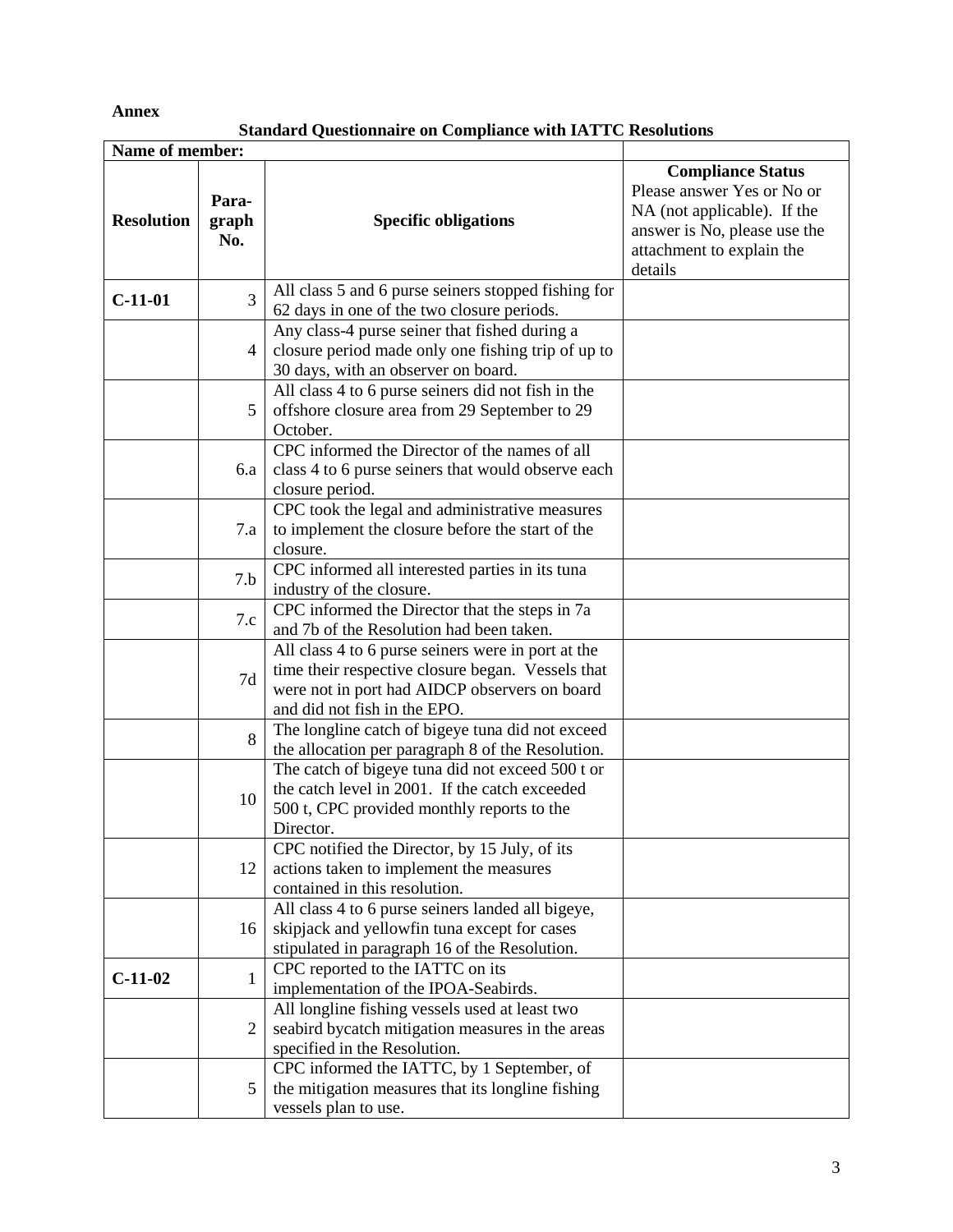|           |                | CPC provided any available information on                                         |  |
|-----------|----------------|-----------------------------------------------------------------------------------|--|
|           | $\overline{7}$ | interactions with seabirds involving its longline                                 |  |
|           |                | fishing vessels.                                                                  |  |
|           |                | Fishing vessels did not fish near or interact with a                              |  |
| $C-11-03$ | 1.a            | data buoy in a manner stipulated in the                                           |  |
|           |                | Resolution.                                                                       |  |
|           | 1.b            | Fishing vessels did not take on board a data buoy.                                |  |
|           |                | Fishing vessels entangled with a data buoy                                        |  |
|           | 1.d            | removed the entangled fishing gear with as little                                 |  |
|           |                | damage to the buoy as possible.                                                   |  |
| $C-11-04$ | $\overline{2}$ | The IATTC fee was paid                                                            |  |
|           |                | CPC notified the Director of any change in the                                    |  |
| $C-11-05$ | $\overline{2}$ | list of its LSTFLVs at the time it occurred.                                      |  |
|           |                | CPC authorized its LSTFLVs on the list to fish in                                 |  |
|           | 4.a            | the Convention Area after checking their ability                                  |  |
|           |                | to comply with IATTC resolutions.                                                 |  |
|           |                | LSTLFVs on the list complied with all relevant                                    |  |
|           | 4.b            | IATTC resolutions.                                                                |  |
|           |                | LSTLFVs possessed valid certificates of vessel                                    |  |
|           | 4.c            | registration and valid authorizations to                                          |  |
|           |                | fish/transship.                                                                   |  |
|           | 4.d            | CPC ensured that none of its LSTLFVs had been,                                    |  |
|           |                | were and would be involved in IUU activities.                                     |  |
|           |                | CPC reported to the Commission the results of                                     |  |
|           | 5              | the review of internal actions and measures taken                                 |  |
|           |                | pursuant to paragraph 4 of the Resolution.                                        |  |
|           |                | CPC prohibited its LSTLFVs not on the list from                                   |  |
|           | 6              | fishing for, retaining, transshipping and landing                                 |  |
|           |                | tuna and tuna-like species.                                                       |  |
|           |                | CPC notified the Director of all the information                                  |  |
| $C-11-06$ | 2              | listed in para 2 on each of its vessels on the                                    |  |
|           |                | Regional Vessel Register.                                                         |  |
|           | 3              | CPC notified the Director of any modification to                                  |  |
|           |                | the information in paragraph 2 of the Resolution.                                 |  |
|           | 4              | CPC notified the Director of any additions or                                     |  |
|           |                | deletions of vessels.                                                             |  |
|           | 5              | CPC notified the Director of any fishing vessel                                   |  |
|           |                | no longer flying its flag.                                                        |  |
|           |                | Fishing vessels transshipped tuna and tuna-like                                   |  |
| $C-11-09$ | 1              | species at sea only under the IATTC regional                                      |  |
|           |                | observer program for at-sea transshipment.                                        |  |
|           | $\overline{2}$ | LSTLFVs conducted in-port transshipment in                                        |  |
|           |                | accordance with Annex 1 of the resolution.                                        |  |
|           | 5              | CPC decided whether or not to authorize its                                       |  |
|           |                | LSTLFVs to transship at sea.<br>CPC submitted to the Director the list of carrier |  |
|           | 7              | vessels authorized to receive tuna in at-sea                                      |  |
|           |                |                                                                                   |  |
|           |                | transshipment operations.<br>CPC notified the Director of any change of the       |  |
|           | 8              | authorized carrier vessels.                                                       |  |
|           | 10             | Carrier vessels are equipped with an operating                                    |  |
|           |                |                                                                                   |  |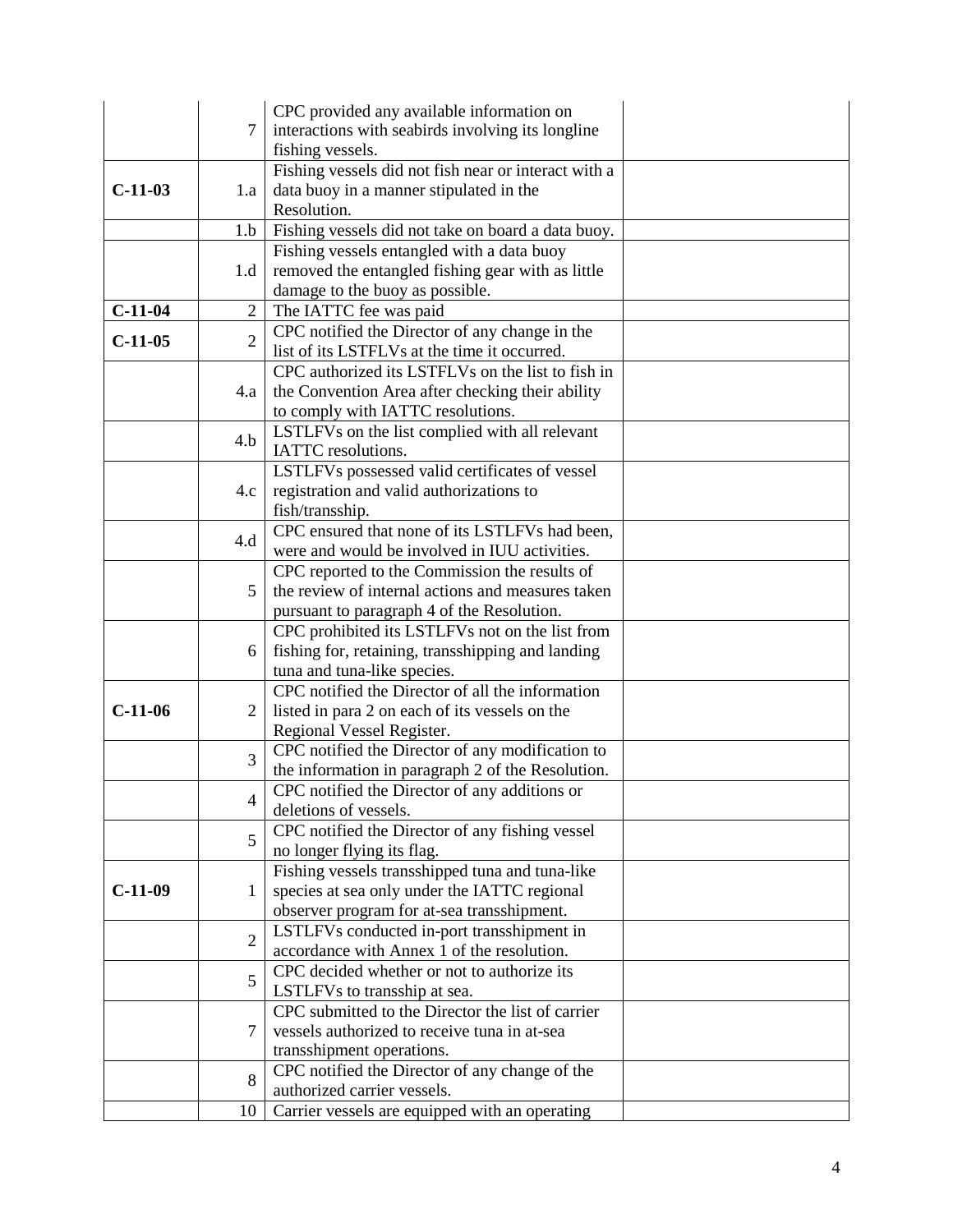|                |                | VMS.                                               |  |
|----------------|----------------|----------------------------------------------------|--|
|                |                | At-sea transshipments by LSTLFVs within            |  |
|                |                | waters under national jurisdiction were            |  |
|                | 11             | conducted with the prior authorization of the      |  |
|                |                | coastal State.                                     |  |
|                |                | At-sea transshipments were conducted by            |  |
|                | 12             | LSTLFVs with the prior authorization of CPC.       |  |
|                |                | The master and/or owner of the LSTLFV              |  |
|                | 13             | provided CPC with the necessary information at     |  |
|                |                | least 24 hours before the transshipment.           |  |
|                |                | The master of the carrier vessel completed and     |  |
|                |                | transmitted the transshipment declaration to the   |  |
|                | 14             | Director and CPC along with the IATTC Record       |  |
|                |                | number within 24 hours of the completion of the    |  |
|                |                | transshipment.                                     |  |
|                |                | The master of the carrier vessel transmitted the   |  |
|                |                | transshipment declaration along with the IATTC     |  |
|                | 15             | Record number to the authorities of the landing    |  |
|                |                | country 48 hours before landing.                   |  |
|                |                | All carrier vessels that transshipped at sea had   |  |
|                | 16             | IATTC observers on board.                          |  |
|                |                | LSTLFVs/carrier vessels did not transship          |  |
|                | 17             | without IATTC observers present.                   |  |
|                |                | The quantity of fish transshipped was consistent   |  |
|                | 18.a           | with the catches reported by the LSTLFV.           |  |
|                |                | CPC validated Statistical Documents after          |  |
|                | 18.b           | confirming that the transshipment had been         |  |
|                |                | conducted in accordance with this resolution.      |  |
|                |                | Import of transshipped bigeye tuna was made        |  |
|                | 18.c           | only with valid Statistical Documents and copies   |  |
|                |                | of the corresponding transshipment declarations.   |  |
|                | 19             | CPC made necessary notification to the Director    |  |
|                |                | before 15 September.                               |  |
|                |                | All landed or imported tuna which had been         |  |
|                | 20             | transshipped was accompanied by transshipment      |  |
|                |                | declarations.                                      |  |
| <b>Annex 3</b> | 9              | Carrier vessels implemented the stipulated         |  |
|                |                | obligations.                                       |  |
|                | 11             | LSTLFVs gave necessary access to IATTC             |  |
|                |                | observers.                                         |  |
|                | 14             | The observer fee was paid.                         |  |
|                |                | CPC prohibited retaining on board, transshipping   |  |
| $C-11-10$      | 1              | landing, storing selling, or offering for sale any |  |
|                |                | part or whole carcass of oceanic whitetip shark    |  |
|                | $\overline{2}$ | CPCs required to promptly release unharmed, to     |  |
|                |                | the extent practicable, whitetip sharks when       |  |
|                |                | brought alongside the vessel.                      |  |
|                |                | CPCs recorded through, inter alia, the observer    |  |
|                | 3              | programs, the number of discards and releases of   |  |
|                |                | oceanic whitetip sharks with indication of status  |  |
|                |                | (dead or alive) and report it to IATTC.            |  |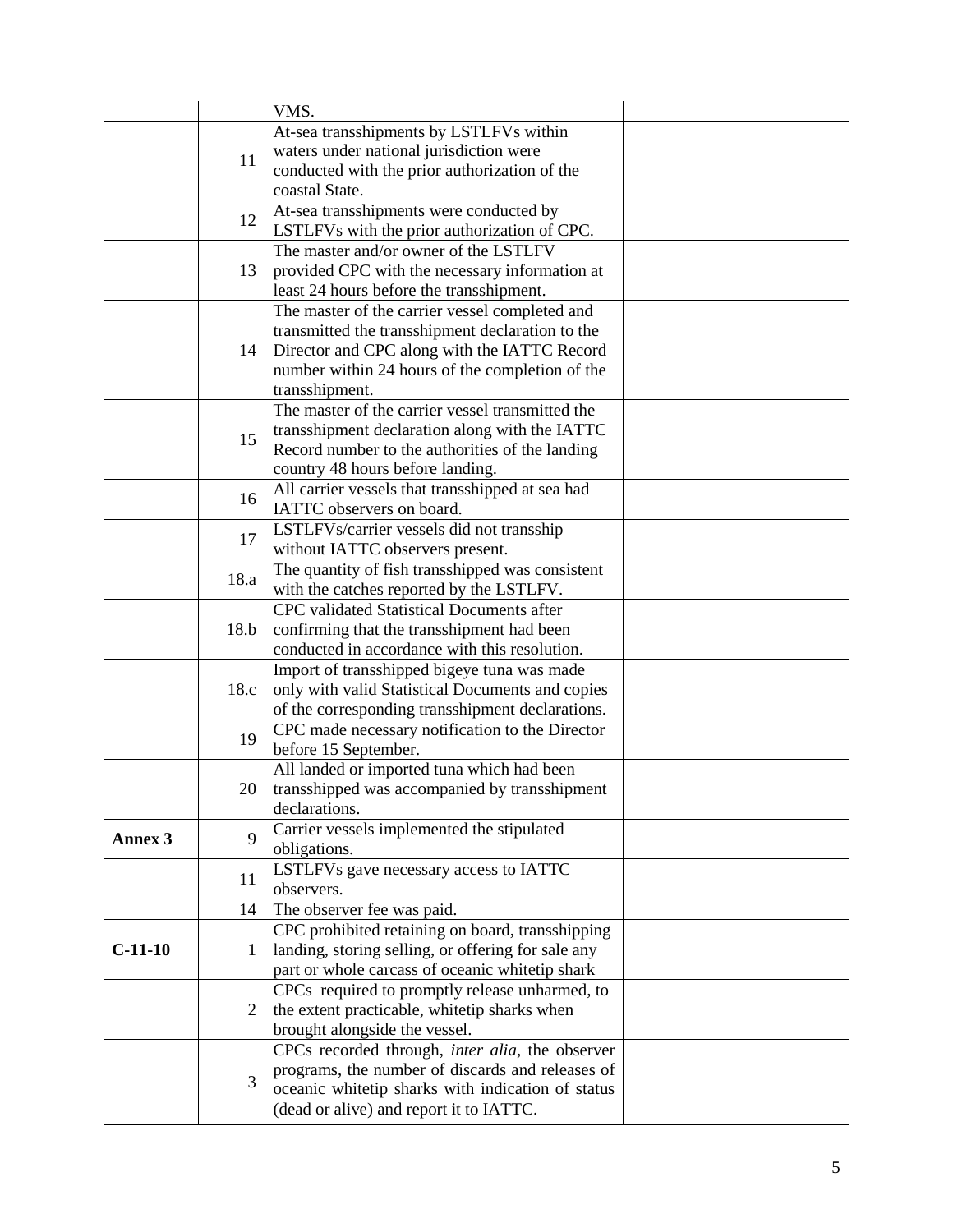| $C-09-04$ |                | CPC placed an observer on each trip of purse<br>seiners of capacity greater than 363 t and ensured<br>that at least half of the observers were IATTC<br>observers.                   |  |
|-----------|----------------|--------------------------------------------------------------------------------------------------------------------------------------------------------------------------------------|--|
| $C-07-03$ | 1              | CPC is implementing the FAO Guidelines on sea<br>turtles.                                                                                                                            |  |
|           | $\overline{2}$ | CPC reported to the IATTC by 30 June on the<br>progress of implementation of the FAO<br>Guidelines.                                                                                  |  |
|           | 3              | CPC enhanced the implementation of sea turtle<br>bycatch reduction measures and collaborated<br>with other CPCs in the exchange of information.                                      |  |
|           | $\overline{4}$ | CPC implemented observer programs for<br>fisheries that may impact sea turtles.                                                                                                      |  |
|           | 6.c            | Purse-seine fishing vessels released all sea turtles<br>entangled with FADs.                                                                                                         |  |
|           | 6.d            | Research was conducted to modify FADs to<br>reduce sea turtle entanglement.                                                                                                          |  |
|           | 7.a            | Longline fishing vessels carried and used the<br>equipment to promptly release incidentally-<br>caught sea turtles.                                                                  |  |
|           | 7.b            | CPC continued to improve technique to reduce<br>sea turtle bycatch.                                                                                                                  |  |
|           | 7.c            | CPC conducted fishing trials for reduction of sea<br>turtle bycatch and provided the results to the<br>IATTC.                                                                        |  |
| $C-05-02$ | $\overline{2}$ | The level of fishing effort by vessels fishing for<br>North Pacific albacore tuna did not increase.                                                                                  |  |
|           | 3              | CPC reported all catches of albacore tuna, by<br>gear type, to the IATTC every six months.                                                                                           |  |
| $C-05-03$ | $\overline{3}$ | Retained sharks were fully utilized.                                                                                                                                                 |  |
|           | 4              | The vessels did not have on board shark fins that<br>totaled more than 5% of the weight of sharks on<br>board up to the first point of landing.                                      |  |
|           | 11             | CPC reported required data for catches, effort by<br>gear type, landing and trade of sharks by species.                                                                              |  |
|           | 11             | CPC sent a comprehensive annual report of the<br>implementation of the resolution by 1 May.                                                                                          |  |
| $C-04-05$ | $\overline{2}$ | Fishermen on purse-seine vessels were required<br>to promptly release unharmed, to the extent<br>practicable, all sharks, billfishes, rays, dorado,<br>and other non-target species. |  |
|           | 4.a            | Fishermen were required to promptly release<br>unharmed, to the extent practicable, all sea<br>turtles.                                                                              |  |
|           | 4.b.           | The Commission was provided with all data on<br>bycatches of sea turtles in all fisheries targeting<br>species covered by the Convention.                                            |  |
|           | 4.d.ii.        | Vessels were prohibited from disposing of salt<br>bags or any other type of plastic trash at sea.                                                                                    |  |